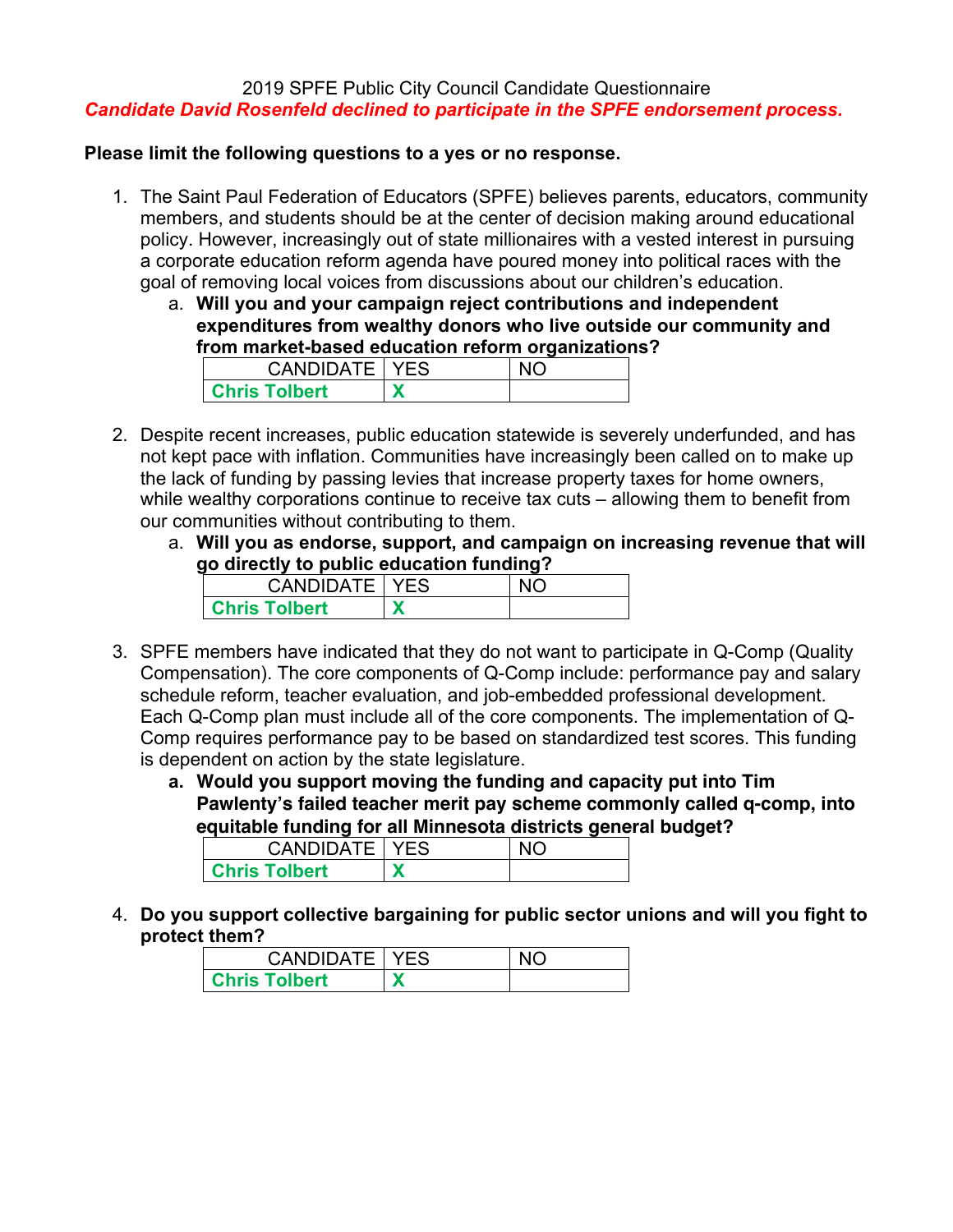# **Please limit your response to 150 words or fewer for each part of the questions below.**

1. What is the value of public education for you and for the city of Saint Paul?

**CHRIS TOLBERT:** Public education is the foundation of our community, and every community. A good public education allows young individuals the opportunity to learn and grow in a supportive environment. A quality public education will ensure our children have the skills they need to succeed in not only the workforce, but as leaders throughout our community. Investing in our public schools is investing in the future of St. Paul.

2. An endorsement from SPFE is only given to candidates that show they are a champion for public education. We do not endorse in all races.

# a. **What are your direct connections to SPPS, SPFE, and/or public education?**

**CHRIS TOLBERT:** I am a proud graduate of Saint Paul Public Schools. I attended SPPS from kindergarten through my senior year at Central. Additionally, I attended Discovery Club after school, and community education classes through SPPS. The entirety of my youth was shaped through experiences and lessons learned at St. Paul Public Schools. I feel extremely fortunate to have grown up in the St. Paul Public Schools system and I'm extremely proud of the education I received.

# b. **What is your definition of a "public education champion"?**

**CHRIS TOLBERT:** A public education champion is one who not only attended public schools and can personally attest to their value, but one who consistently puts public education first and foremost in their policy decisions and funding support. I consider myself a public education champion because I have a record of making public education a priority and as a City Council member I have been involved in St. Paul Public Schools by visiting open houses and being Principal for a Day.

### c. **Why are you seeking an endorsement from SPFE?**

**CHRIS TOLBERT:** As someone who has personal experience in SPPS, and who has consistently championed the importance of public education, my values and priorities are closely aligned with SPFE. I believe that our partnership, through an endorsement, is an endorsement that I would not take lightly. It would also help to continue to foster a great relationship with SPPS and SPFE.

### d. **How do you envision working in partnership with SPFE? What does that look like when we disagree?**

**CHRIS TOLBERT:** A partnership is one in which values and priorities align, and both partners work together at achieving those goals. While there may be disagreements, at the end of the day, when the fundamental goals are the same, those disagreements become minor to the work in achieving the mutually desirable outcome

3. Over the past year, educators across the country have gone on strike. Just one year ago, SPFE narrowly avoided a strike by reaching a last-minute contract with the district.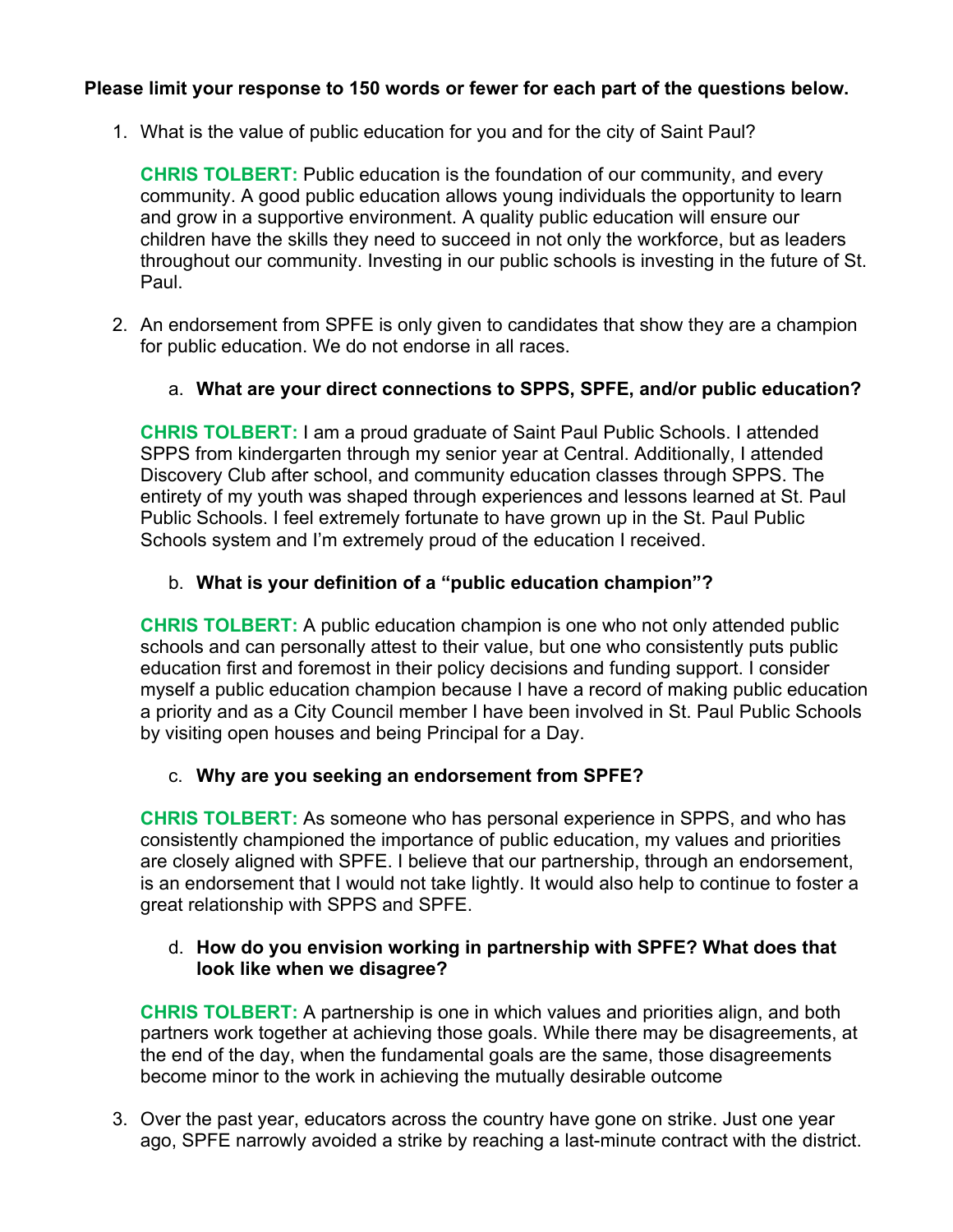# a. **What have you learned from the Red for Ed Movement?**

**CHRIS TOLBERT:** As a national movement, Red for Ed has galvanized those of us who believe in increased funding for public education. I've been able to see firsthand the impact and influence of brining the voices of educators directly to the table, to ensure that we're learning directly from them their experiences and needs in and outside of the classroom.

b. **UTLA (United Teachers of Los Angeles) recently ended their strike. In addition to much-needed pay increases, the challenges facing their students are similar to the students of SPPS. How can you use your position to support educators, parents and students in addressing these concerns?**

**CHRIS TOLBERT:** I have been able to attend the PTA meetings of nearly every public school in my Ward over the course of my last term, and listening to educators, parents, and students who have attended these meetings has given me the ability to bring their voices to the table when policymakers are discussing topics that affect them. As a City Councilmember I can continue to bring their voices to the table when we are discussing City matters that influence and affect the school district and individual schools within my Ward.

- 4. Saint Paul Public Schools (SPPS) has a diverse student population, with over 75% of students identifying as People of Color. Parents and educators agree that in order for students to be successful, we must have culturally competent curricula and educators that reflect the diversity of our city. At the same time, data shows that our city and our schools are becoming more segregated.
	- a. **Segregation and poverty are harmful to all of us, especially our students and their families. How will you work to integrate our city and our schools?**

**CHRIS TOLBERT:** Public education can be one of the most powerful tools in desegregating our communities, while also ensuring that all individuals have access to opportunity. We can help support desegregation by encouraging and helping all families to attend public schools, and not self-select out of our public educational system, and we can also encourage increased funding for transportation to help families attending public schools in areas less segregated.

5. Research shows the importance of stimulation starting at birth. We know students are more successful in school when they have access to high-quality early childhood education. All students should have access to these programs, whether through our public school systems or accredited independent providers.

### a. **How will you partner with SPFE to ensure all families have access to quality Pre-K and early learning programs in our city?**

**CHRIS TOLBERT:** SPFE and SPPS have been leaders in the state of Minnesota on access to quality pre-k, and I will continue to support this leadership as we work to increase opportunities for families in our communities. We have started through access to ECFE, and continued our quality early childhood education through pre-k in our public schools in St. Paul. By partnering together for increased funding, we can reduce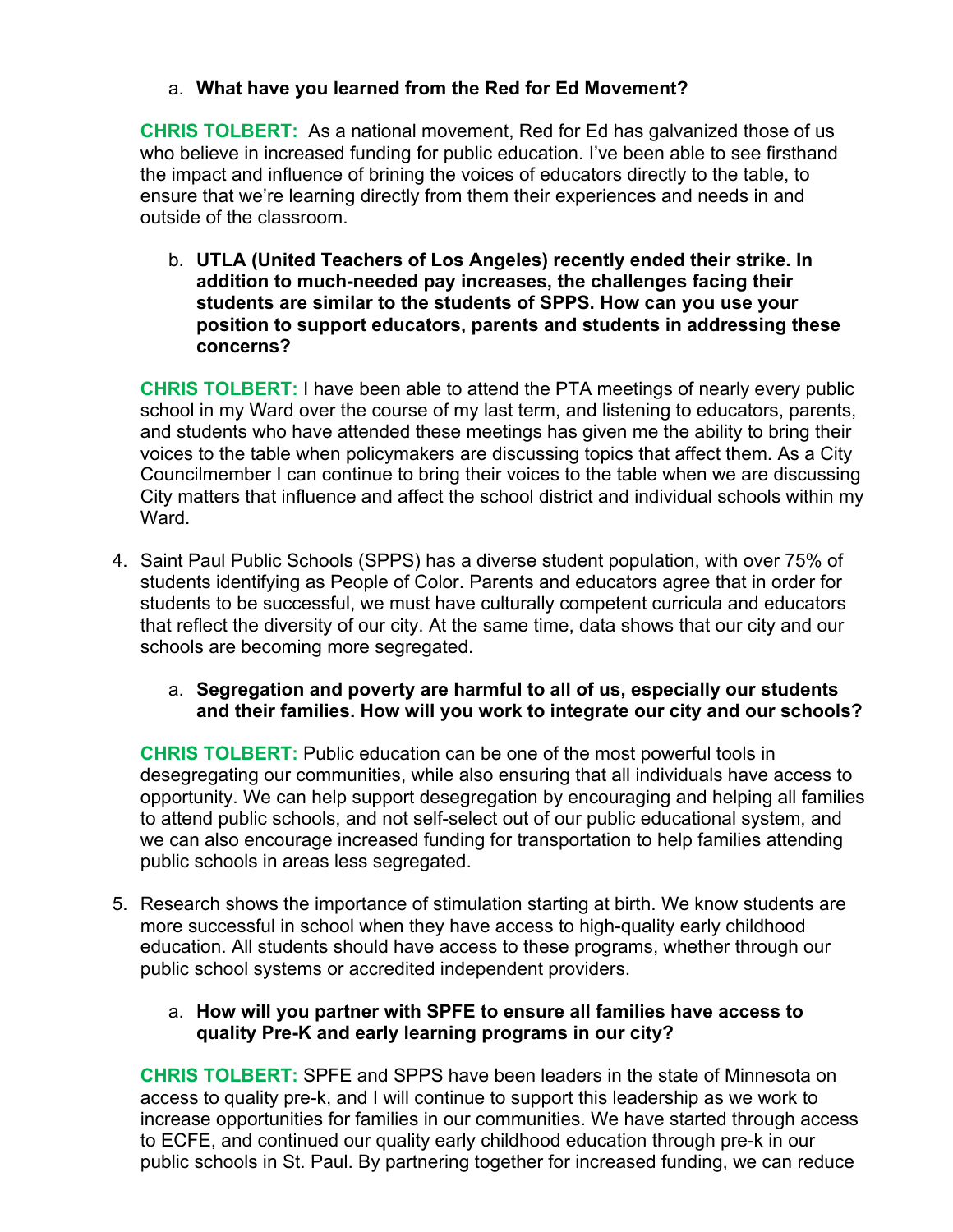the wait list for pre-k in SPPS and give more students access to those opportunities while continuing to prioritize families in poverty.

### b. **New research shows that many Minnesotans live in childcare deserts, without adequate access to childcare options for their children. How will you use your role to provide additional options early learning options for parents?**

**CHRIS TOLBERT:** Through the Parks and Rec Department's Recreation for Preschoolers, Saint Paul has strived to help SPPS in providing quality learning options for children before they begin kindergarten, and when parents are still struggling to provide quality childcare. As an elected official, I will continue to advocate for increased access to quality childcare and early childhood education for all children.

6. The current federal Secretary of Education is well-known for her support of "disrupting" public education through "school choice" in the form of online learning, charter schools, and vouchers.

# a. **What is your understanding of how education reform policies impact public education?**

**CHRIS TOLBERT:** Often times 'reform' is used as a mechanism to undermine funding for public education. As an elected official I know how to carefully scrutinize proposals and work to ensure they support our values and priorities.

# b. **What is your understanding of how charter schools differ from local public schools?**

**CHRIS TOLBERT:** Charter schools are independent of oversight and accountability from our public elected School Board. Additionally, charter schools in Minnesota receive public funds and often cap their enrollment, which means that frequently parents have to go through a 'lottery' based system for enrollment

c. **Will you support a moratorium on new charter schools and charter school expansions so that a comprehensive study can be done on the impact of charters schools in our communities (including segregation, tax base, land use, and neighborhood impact)? Who would you partner with for this study? Who would you include as stakeholders?**

**CHRIS TOLBERT:** I do not know the legality of a moratorium; however, I believe that charter school and the affect on the community here have not been fully studied and need to be. A few council members and I along with school board members have discussed the best thing to do with this.

- 7. SPPS and the City of Saint Paul presently do business with institutions that engage in practices that destabilize our community through predatory lending practices, investing in private prisons, and corporate tax avoidance. These practices have led to economic injustice and racial discrimination in our city.
	- a. **How will you use your role to make sure that the largest corporations in Saint Paul pay their fair share?**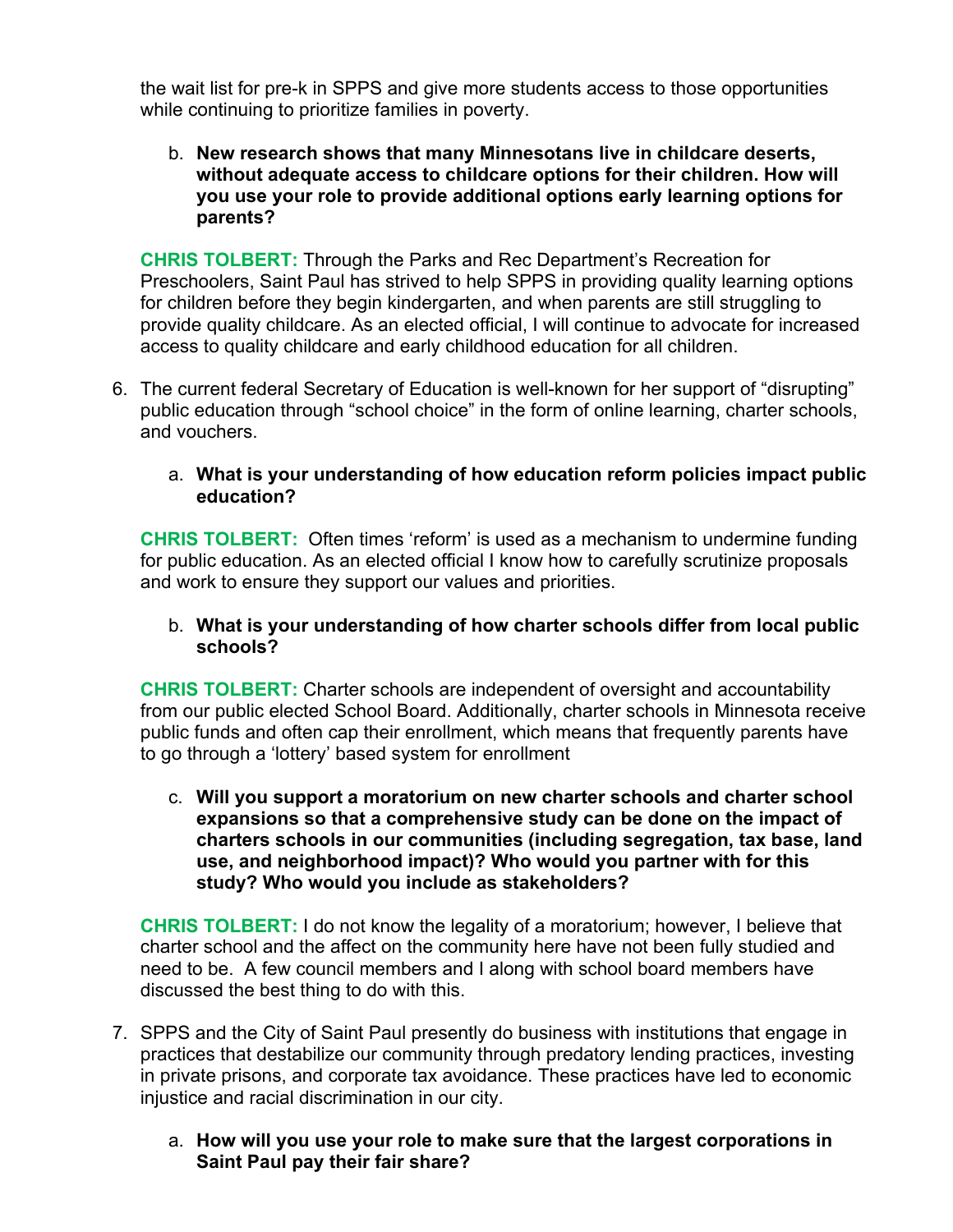**CHRIS TOLBERT:** While I've been a City Councilmember, the City of Saint Paul completed a study of a PILOT Program (payment in lieu of taxes) in our community, to make up for the lost revenue after the City lost a court case over the right of way fees that were being assessed on non-profit institutions in our community. I supported the completion of this study, to examine ways to incentivize these non-profits to pay for services that the City cannot legally require of them without a change to our state constitution.

b. **Predatory lending practices increase foreclosure rates, destabilizing families. Will you join with SPFE in calling on banks to refrain from foreclosing on homes of school age students during the school year? What steps will you take to separate the city of Saint Paul from institutions that participate in predatory lending?**

**CHRIS TOLBERT:** The City recently formed an Office of Financial Empowerment, which will work on means of financially empowering our residents, and particularly our residents who currently lack access to traditional banking methods and instead rely on predatory lending institutions.

### c. **Will you commit to working with SPFE to seek the revenue we need to have racially equitable schools? What does this look like to you?**

**CHRIS TOLBERT:** Part of the need for an increase in state funding of our public schools is to be able to focus on important priorities, such as creating racially equitable schools. As I discussed above, I would continue our work with partners to advocate for increased state funding for our public schools.

- 8. Traditionally the city of Saint Paul and SPPS have had an arms' length relationship. Each has their own budget, and sphere of influence. However, the actions a city takes impacts the daily lives of students and educators, and the desire to be near quality, local, public schools is often a primary factor in how families decide where to live.
	- a. **How will you seek out educator and student voice in your decision-making process? What steps will you take to invite SPFE in as a stakeholder? How will you share information with SPFE, parents and students?**

**CHRIS TOLBERT:** As a former St. Paul Public School student, and a kid born and raised in St. Paul, I'm acutely aware of the relationship between the City and District, and where that relationship can improve. One example I've spoken with many parents with at PTA meetings this year is the change in the school start time. I've been vocal at City Council policy session in my questioning of our City departments and what they've been doing to ensure our City services align with the new start times, to ensure we're all best serving families in our community.

### b. **Where do you see opportunities for city and the school district to partner? How will you invite input from SPFE, parents and students on what those partnerships look like?**

**CHRIS TOLBERT:** I believe there are some great opportunities for the two entities to partner to improve families lives throughout our communities. One specific example of where the City and District already partner is a program I helped begin called Right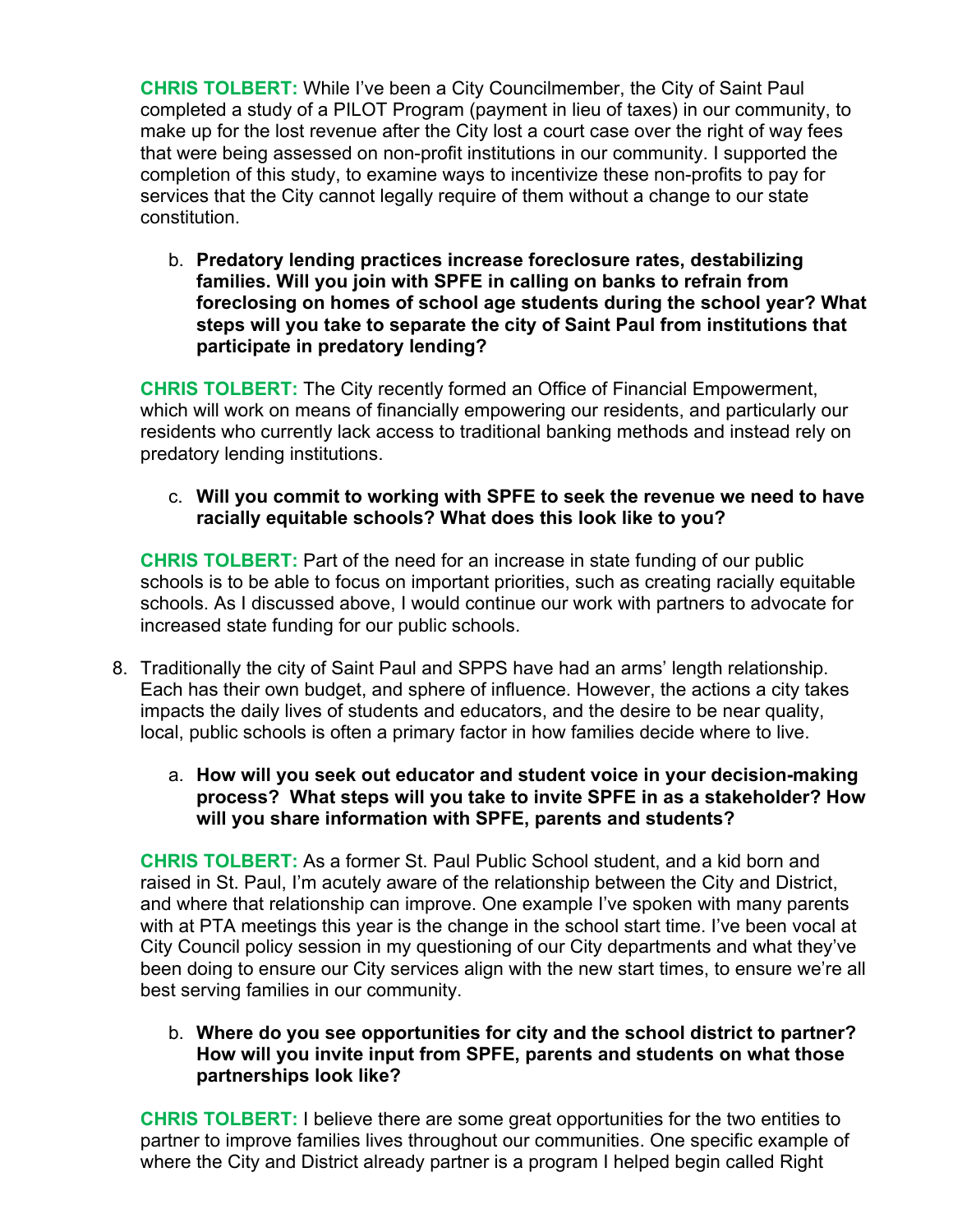Track. The Right Track program provides our students with professional paid internships. Along with the work experience, and resume building, the students also receive training to prepare them for the workforce. This is a program houses within our Parks and Rec Department and I've been proud to support it's funding since I helped with its inception.

9. In 2018, SPFE joined our institutional partners in calling for elected officials to engage in co-governance and people-centered democracy. As a practice, this means engaging with your partners in all areas of public work, a willingness to be held accountable to promises, and on-going, open communication.

### a. **What do the terms co-governance and people-centered democracy mean to you?**

**CHRIS TOLBERT:** I believe in including all voices at the table when decisions are made, and ensuring that traditionally underrepresented people have access to power and decision making – this is what I view as co-governance and people-centered democracy.

# b. **What groups and individuals will you look to for guidance?**

**CHRIS TOLBERT:** With my background in public education, I think of the leadership of Principal Mary Mackbee as someone who provided guidance throughout my time as a student at Central High School and whose leadership and wisdom I've continued to rely upon in my time as a City Councilmember. My many SPPS teachers and coaches, Discovery Club employees, and school volunteers also were formative in my childhood and there are many I still look to for guidance to this day.

# c. **What steps will you take to make sure decisions are made with communities, instead of for communities?**

**CHRIS TOLBERT:** I will continue to work to ensure that all members of our community, not just in my Ward, but throughout our City have access to policymakers and are involved in the decision making process. I've prioritized ensuring that our many Board and Commissions are representative of our diverse population, and neighborhood organizations are inclusive of all community members and have open access to my office for any support I can provide

# d. **How will you separate your accountability to the public good you're your personal feelings?**

**CHRIS TOLBERT:** Throughout my eight years on the City Council I've worked hard to fairly represent the Ward in which I was elected to office. Having been raised in the City, I'm familiar with many neighbors and know their kids and grandkids. Having that personal connection throughout the community means I have a deeper understanding of their opinions and how to best serve their public good.

# 10.**What specific steps will you take to protect the right of workers – especially public sector workers – to bargain collectively? How will you encourage all workers to be part of a union, should they choose to?**